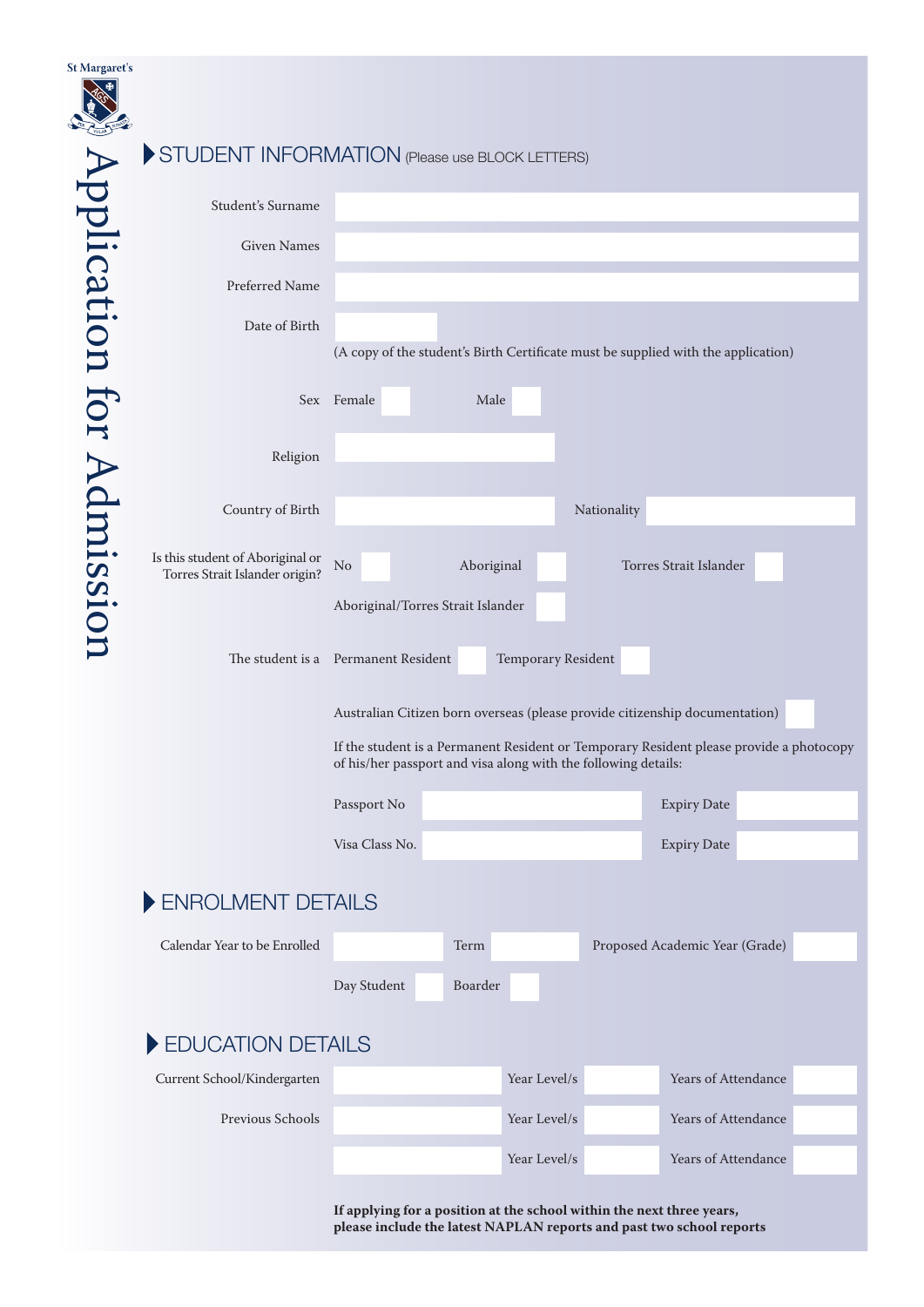| PARENT/LEGAL GUARDIAN DETAILS<br><b>Parent/Guardian 1</b> |         |          |                                                           |          |                                                                         |                       |                                                                                        |
|-----------------------------------------------------------|---------|----------|-----------------------------------------------------------|----------|-------------------------------------------------------------------------|-----------------------|----------------------------------------------------------------------------------------|
| Resides with Student Yes                                  |         | $\rm No$ |                                                           |          |                                                                         |                       |                                                                                        |
| Title                                                     |         |          |                                                           |          |                                                                         |                       |                                                                                        |
| Surname                                                   |         |          |                                                           |          |                                                                         |                       |                                                                                        |
| Maiden name                                               |         |          |                                                           |          |                                                                         |                       |                                                                                        |
| Given names                                               |         |          |                                                           |          |                                                                         |                       |                                                                                        |
| Preferred name                                            |         |          |                                                           |          |                                                                         |                       |                                                                                        |
| Relationship to child                                     |         |          |                                                           |          |                                                                         |                       |                                                                                        |
| Relationship Status                                       | Married |          | Separated                                                 | Divorced | Remarried                                                               | Single                | Widowed                                                                                |
| Residential address                                       |         |          | for Federal Government reporting requirements.            |          | Please note: The provision of your residential address is mandatory     |                       |                                                                                        |
| Building or Property name only                            |         |          |                                                           |          |                                                                         |                       |                                                                                        |
| Address                                                   |         |          |                                                           |          |                                                                         |                       |                                                                                        |
|                                                           |         |          |                                                           |          |                                                                         | Postcode              |                                                                                        |
| Postal Address (if different from above)                  |         |          |                                                           |          |                                                                         |                       |                                                                                        |
|                                                           |         |          |                                                           |          |                                                                         | Postcode              |                                                                                        |
| Do you live on a rural property?                          | Yes     | No       |                                                           |          |                                                                         |                       |                                                                                        |
|                                                           |         |          | If yes, please provide latitude and longitude of property |          |                                                                         |                       |                                                                                        |
| Home Phone                                                |         |          |                                                           |          | <b>Business Phone</b>                                                   |                       |                                                                                        |
| Mobile Phone                                              |         |          |                                                           |          | Skype Address                                                           |                       |                                                                                        |
| Email                                                     |         |          |                                                           |          |                                                                         |                       |                                                                                        |
| Nationality                                               |         |          |                                                           |          |                                                                         |                       |                                                                                        |
| Country of Birth                                          |         |          |                                                           |          |                                                                         |                       |                                                                                        |
| Occupation                                                |         |          |                                                           |          |                                                                         |                       |                                                                                        |
| Employer's name                                           |         |          |                                                           |          |                                                                         |                       |                                                                                        |
| Schooling and Education                                   |         |          | Federal Government for reporting student outcomes.        |          | Please note: The collection of this information is a requirement of the |                       |                                                                                        |
|                                                           |         |          | Year 9 or equivalent or below                             |          |                                                                         | Year 10 or equivalent | What is the highest year of primary or secondary school parent/guardian has completed? |
|                                                           |         |          |                                                           |          |                                                                         |                       |                                                                                        |
|                                                           |         |          | Year 11 or equivalent                                     |          |                                                                         | Year 12 or equivalent |                                                                                        |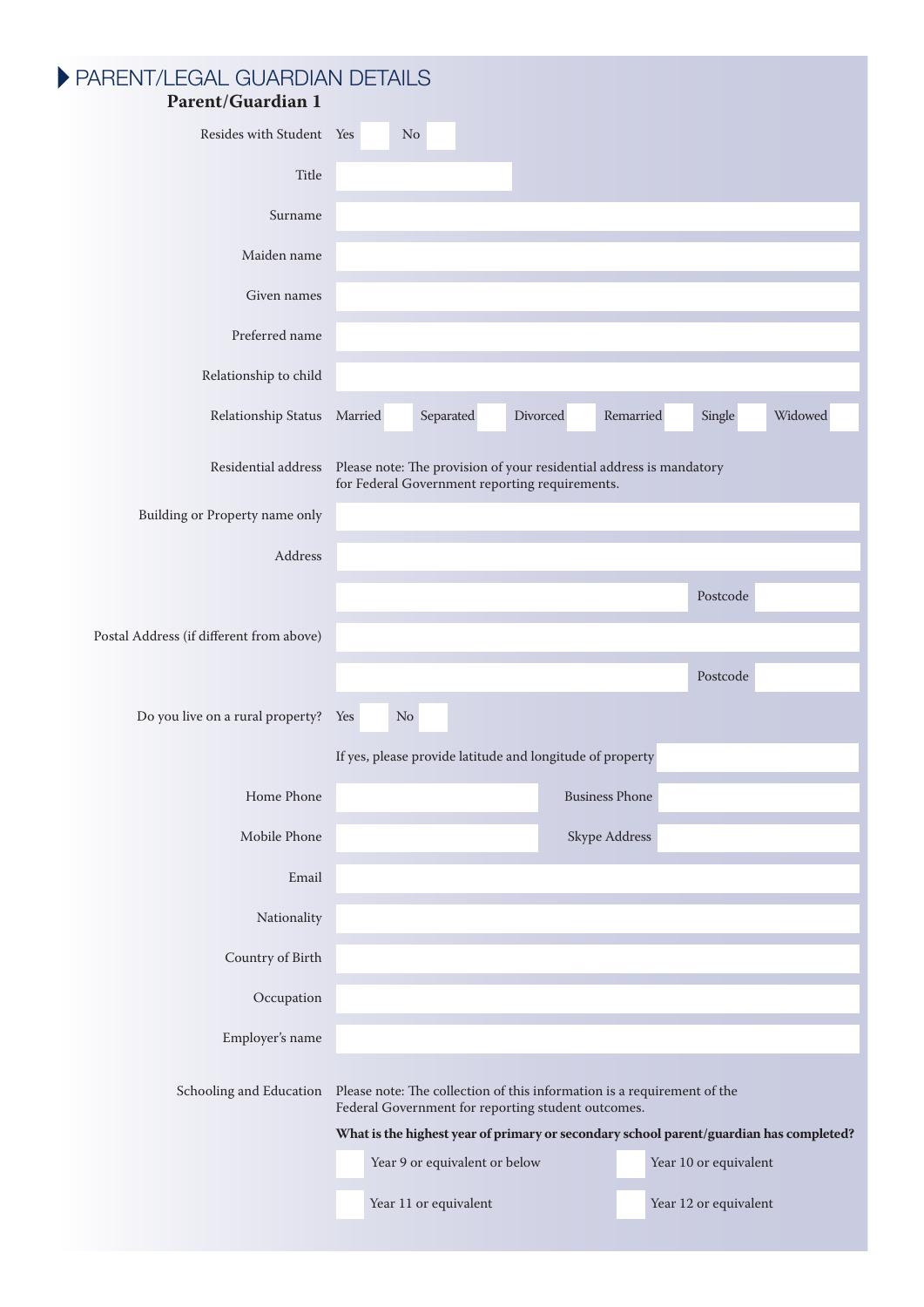| What is the level of the highest qualification parent/guardian has completed?                                                      |
|------------------------------------------------------------------------------------------------------------------------------------|
| Bachelor degree or above                                                                                                           |
| Advanced diploma/Diploma                                                                                                           |
| Certificate IV (including trade)                                                                                                   |
| No non-school qualification                                                                                                        |
| Occupation group of parent/guardian                                                                                                |
| Group 1 (Senior management in large business organisation, government administration<br>and defence, and qualified professionals.) |
| Group 2 (Other business managers, arts/media/sportspersons and associate professionals.)                                           |
| Group 3 (Tradesmen/women, clerks and skilled office, sales and service staff.)                                                     |
| Group 4 (Machine operators, hospitality staff, assistants, labourers and related workers.)                                         |
| Group 8 (Not in paid work in last 12 months.)                                                                                      |

Please select the appropriate parental occupation group from the list above. For a more detailed explanation, please see the last page. If the person is not currently in paid work, but has had a job in the past 12 months, or has retired in the past 12 months, please use the person's last occupation. If the person has not been in paid work for the past 12 months, please tick Group 8 above.

# **Parent/Guardian 2**

| Resides with Student Yes                 | N <sub>o</sub> |           |                                                |                                                                     |          |         |
|------------------------------------------|----------------|-----------|------------------------------------------------|---------------------------------------------------------------------|----------|---------|
| Title                                    |                |           |                                                |                                                                     |          |         |
| Surname                                  |                |           |                                                |                                                                     |          |         |
| Maiden name                              |                |           |                                                |                                                                     |          |         |
| Given names                              |                |           |                                                |                                                                     |          |         |
| Preferred name                           |                |           |                                                |                                                                     |          |         |
| Relationship to child                    |                |           |                                                |                                                                     |          |         |
| Relationship Status Married              |                | Separated | Divorced                                       | Remarried                                                           | Single   | Widowed |
| Residential address                      |                |           | for Federal Government reporting requirements. | Please note: The provision of your residential address is mandatory |          |         |
| Building or Property name only           |                |           |                                                |                                                                     |          |         |
| Address                                  |                |           |                                                |                                                                     |          |         |
|                                          |                |           |                                                |                                                                     | Postcode |         |
| Postal Address (if different from above) |                |           |                                                |                                                                     |          |         |
|                                          |                |           |                                                |                                                                     | Postcode |         |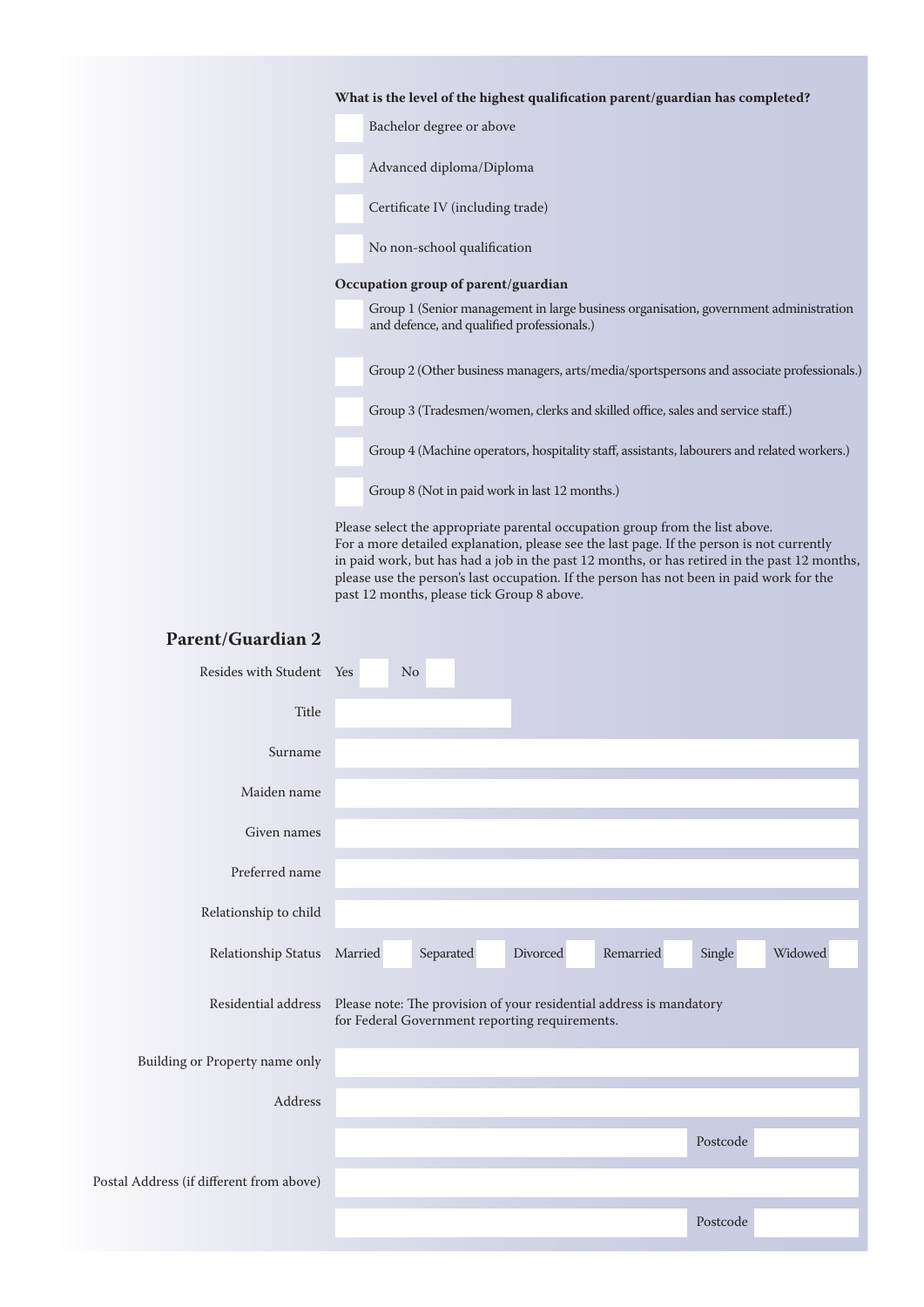| Do you live on a rural property? Yes | N <sub>o</sub>                                                                                                                                                                                                                                                                                                      |                       |                                                                                              |
|--------------------------------------|---------------------------------------------------------------------------------------------------------------------------------------------------------------------------------------------------------------------------------------------------------------------------------------------------------------------|-----------------------|----------------------------------------------------------------------------------------------|
|                                      | If yes, please provide latitude and longitude of property                                                                                                                                                                                                                                                           |                       |                                                                                              |
| Home Phone                           |                                                                                                                                                                                                                                                                                                                     | <b>Business Phone</b> |                                                                                              |
| Mobile Phone                         |                                                                                                                                                                                                                                                                                                                     | <b>Skype Address</b>  |                                                                                              |
| Email                                |                                                                                                                                                                                                                                                                                                                     |                       |                                                                                              |
| Nationality                          |                                                                                                                                                                                                                                                                                                                     |                       |                                                                                              |
| Country of Birth                     |                                                                                                                                                                                                                                                                                                                     |                       |                                                                                              |
| Occupation                           |                                                                                                                                                                                                                                                                                                                     |                       |                                                                                              |
| Employer's name                      |                                                                                                                                                                                                                                                                                                                     |                       |                                                                                              |
|                                      | Schooling and Education Please note: The collection of this information is mandatory for<br>Federal Government reporting requirements.                                                                                                                                                                              |                       |                                                                                              |
|                                      | What is the highest year of primary or secondary school parent/guardian has completed?                                                                                                                                                                                                                              |                       |                                                                                              |
|                                      | Year 9 or equivalent or below                                                                                                                                                                                                                                                                                       |                       | Year 10 or equivalent                                                                        |
|                                      | Year 11 or equivalent                                                                                                                                                                                                                                                                                               |                       | Year 12 or equivalent                                                                        |
|                                      | What is the level of the highest qualification parent/guardian has completed?                                                                                                                                                                                                                                       |                       |                                                                                              |
|                                      | Bachelor degree or above                                                                                                                                                                                                                                                                                            |                       |                                                                                              |
|                                      | Advanced diploma/Diploma                                                                                                                                                                                                                                                                                            |                       |                                                                                              |
|                                      | Certificate I IV (including trade)                                                                                                                                                                                                                                                                                  |                       |                                                                                              |
|                                      | No non-school qualification                                                                                                                                                                                                                                                                                         |                       |                                                                                              |
|                                      | Occupation group of parent/guardian                                                                                                                                                                                                                                                                                 |                       |                                                                                              |
|                                      | and defence, and qualified professionals.)                                                                                                                                                                                                                                                                          |                       | Group 1 (Senior management in large business organisation, government administration         |
|                                      |                                                                                                                                                                                                                                                                                                                     |                       | Group 2 (Other business managers, arts/media/sportspersons and associate professionals.)     |
|                                      | Group 3 (Tradesmen/women, clerks and skilled office, sales and service staff.)                                                                                                                                                                                                                                      |                       |                                                                                              |
|                                      |                                                                                                                                                                                                                                                                                                                     |                       | Group 4 (Machine operators, hospitality staff, assistants, labourers and related workers.)   |
|                                      | Group 8 (Not in paid work in last 12 months.)                                                                                                                                                                                                                                                                       |                       |                                                                                              |
|                                      | Please select the appropriate parental occupation group from the list above.<br>For a more detailed explanation, please see the last page. If the person is not currently<br>please use the person's last occupation. If the person has not been in paid work for the<br>past 12 months, please tick Group 8 above. |                       | in paid work, but has had a job in the past 12 months, or has retired in the past 12 months, |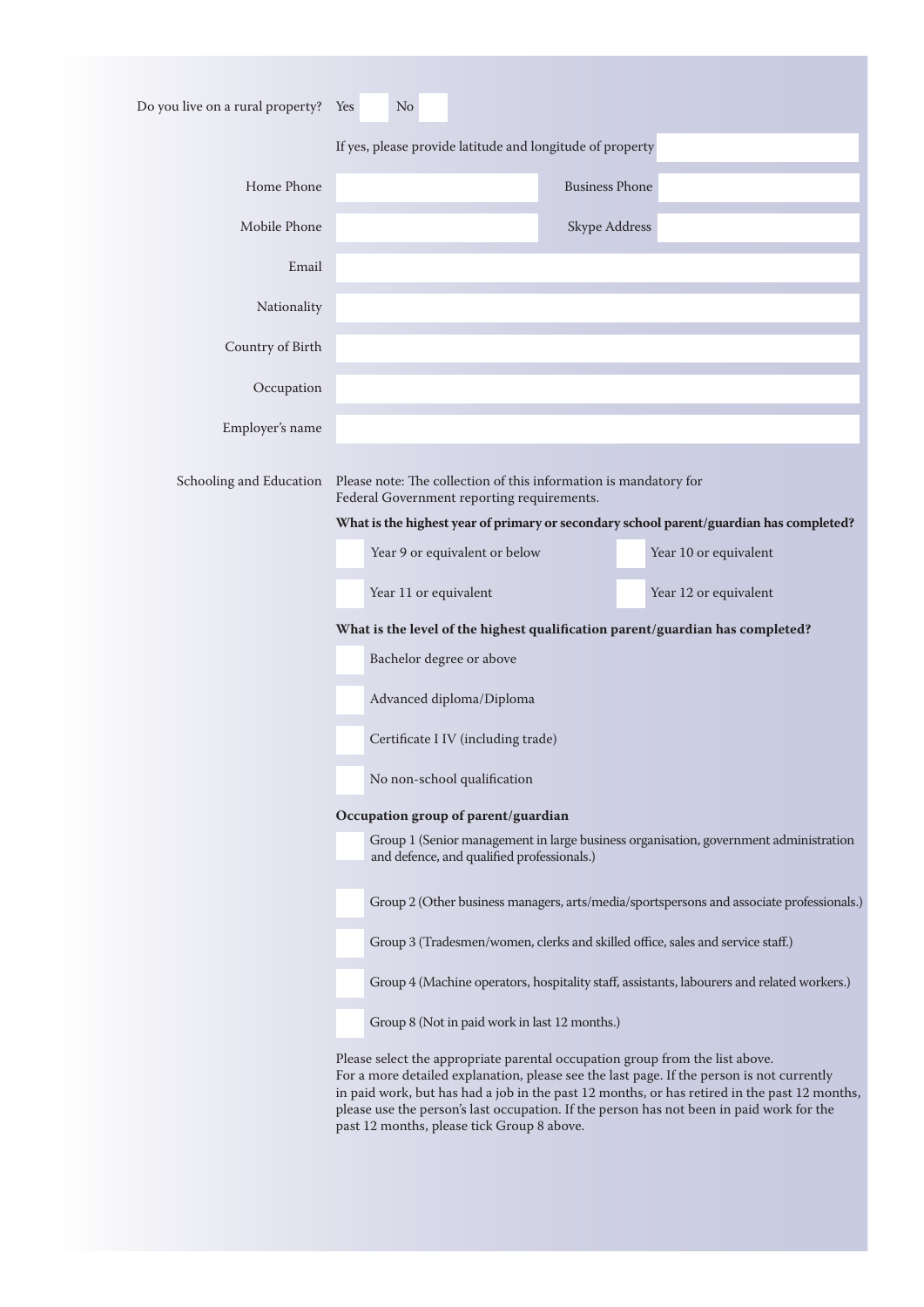|                                                                                                                              | (please complete this section if parents/legal guardians are not living together)<br>• Please attach a copy of a court order or parenting plan if in place<br>• This information is important to help avoid confusion |                  |                           |        |       |  |  |
|------------------------------------------------------------------------------------------------------------------------------|-----------------------------------------------------------------------------------------------------------------------------------------------------------------------------------------------------------------------|------------------|---------------------------|--------|-------|--|--|
|                                                                                                                              | Parents Separated                                                                                                                                                                                                     | Parents Divorced |                           |        |       |  |  |
|                                                                                                                              | Parent 1 Deceased<br>Parent 2 Deceased                                                                                                                                                                                |                  |                           |        |       |  |  |
|                                                                                                                              | Student Living with Parent 1/Legal Guardian 1                                                                                                                                                                         |                  |                           |        |       |  |  |
|                                                                                                                              | Student Living with Parent 2/Legal Guardian 2                                                                                                                                                                         |                  |                           |        |       |  |  |
|                                                                                                                              | Student Living with Other                                                                                                                                                                                             |                  |                           |        |       |  |  |
| Who should the school communicate<br>with regarding day to day matters?                                                      | Parent 1/Legal Guardian 1                                                                                                                                                                                             |                  | Parent 2/Legal Guardian 2 |        | Other |  |  |
| LANGUAGE                                                                                                                     |                                                                                                                                                                                                                       |                  |                           |        |       |  |  |
|                                                                                                                              | Does the student or their mother/guardian or their father/guardian<br>speak a language other than English at home?<br>(If more than one language, indicate the one that is spoken most often.)                        |                  |                           |        |       |  |  |
|                                                                                                                              | Student                                                                                                                                                                                                               |                  | No, English only          | Other_ |       |  |  |
|                                                                                                                              | Mother/Parent 1/Guardian 1                                                                                                                                                                                            |                  | No, English only          | Other_ |       |  |  |
|                                                                                                                              | Father/Parent 2/Guardian 2                                                                                                                                                                                            |                  | No, English only          | Other  |       |  |  |
| FAMILY AFFILIATIONS WITH ST MARGARET'S<br>a) Family members who have previously attended St Margaret's Anglican Girls School |                                                                                                                                                                                                                       |                  |                           |        |       |  |  |
|                                                                                                                              | Maiden Name                                                                                                                                                                                                           |                  |                           |        |       |  |  |
| i) Full Name                                                                                                                 |                                                                                                                                                                                                                       |                  |                           |        |       |  |  |
| Relationship to Student                                                                                                      |                                                                                                                                                                                                                       |                  | Year of Leaving           |        |       |  |  |
| Year Levels Attended                                                                                                         |                                                                                                                                                                                                                       |                  | House                     |        |       |  |  |
|                                                                                                                              |                                                                                                                                                                                                                       |                  |                           |        |       |  |  |
| ii) Full Name                                                                                                                |                                                                                                                                                                                                                       |                  | Maiden Name               |        |       |  |  |
| Relationship to Student                                                                                                      |                                                                                                                                                                                                                       |                  | Year of Leaving           |        |       |  |  |
| Year Levels Attended                                                                                                         |                                                                                                                                                                                                                       |                  | House                     |        |       |  |  |
|                                                                                                                              |                                                                                                                                                                                                                       |                  |                           |        |       |  |  |
| b) Siblings presently attending or registered for entry to St Margaret's Anglican Girls School                               |                                                                                                                                                                                                                       |                  |                           |        |       |  |  |
| Name                                                                                                                         |                                                                                                                                                                                                                       |                  | Year of Entry             |        |       |  |  |
| Year Level                                                                                                                   |                                                                                                                                                                                                                       |                  | House                     |        |       |  |  |
|                                                                                                                              |                                                                                                                                                                                                                       |                  |                           |        |       |  |  |
| Name                                                                                                                         |                                                                                                                                                                                                                       |                  | Year of Entry             |        |       |  |  |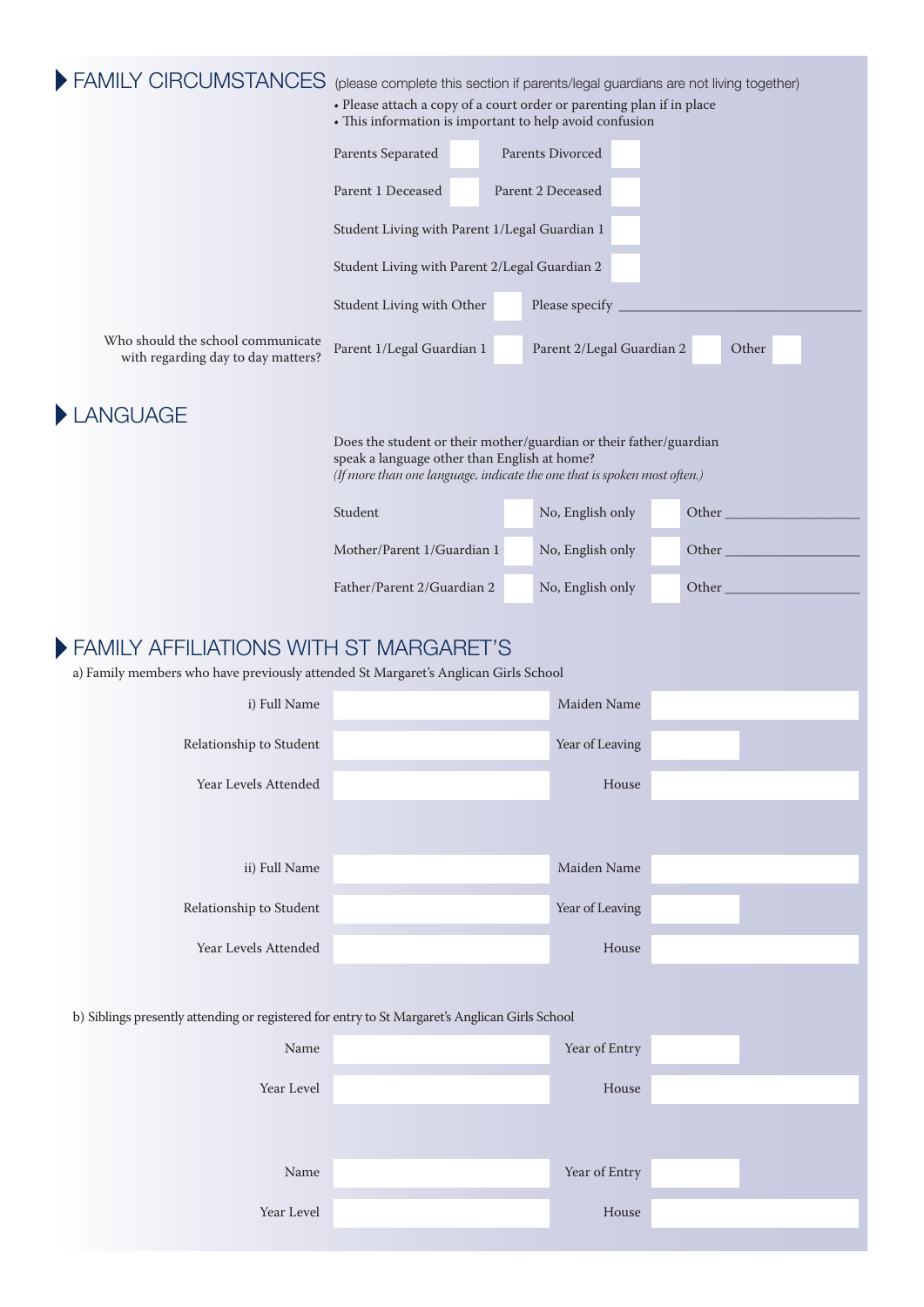# SURVEY WHY ST MARGARET'S

To assist us understand our community better and for planning purposes, please complete the following brief survey.

Live in the Area

Advertising

School Website

School Publication

Open Days/Tours

Reputation gained from the media

#### **What has prompted you to enrol your daughter at St Margaret's? Please check all the most important reasons that apply.**



Employer

Regional expo/show

Visits to other schools for comparison

Your child's primary school community

Social Media (Facebook, Twitter etc)

Other..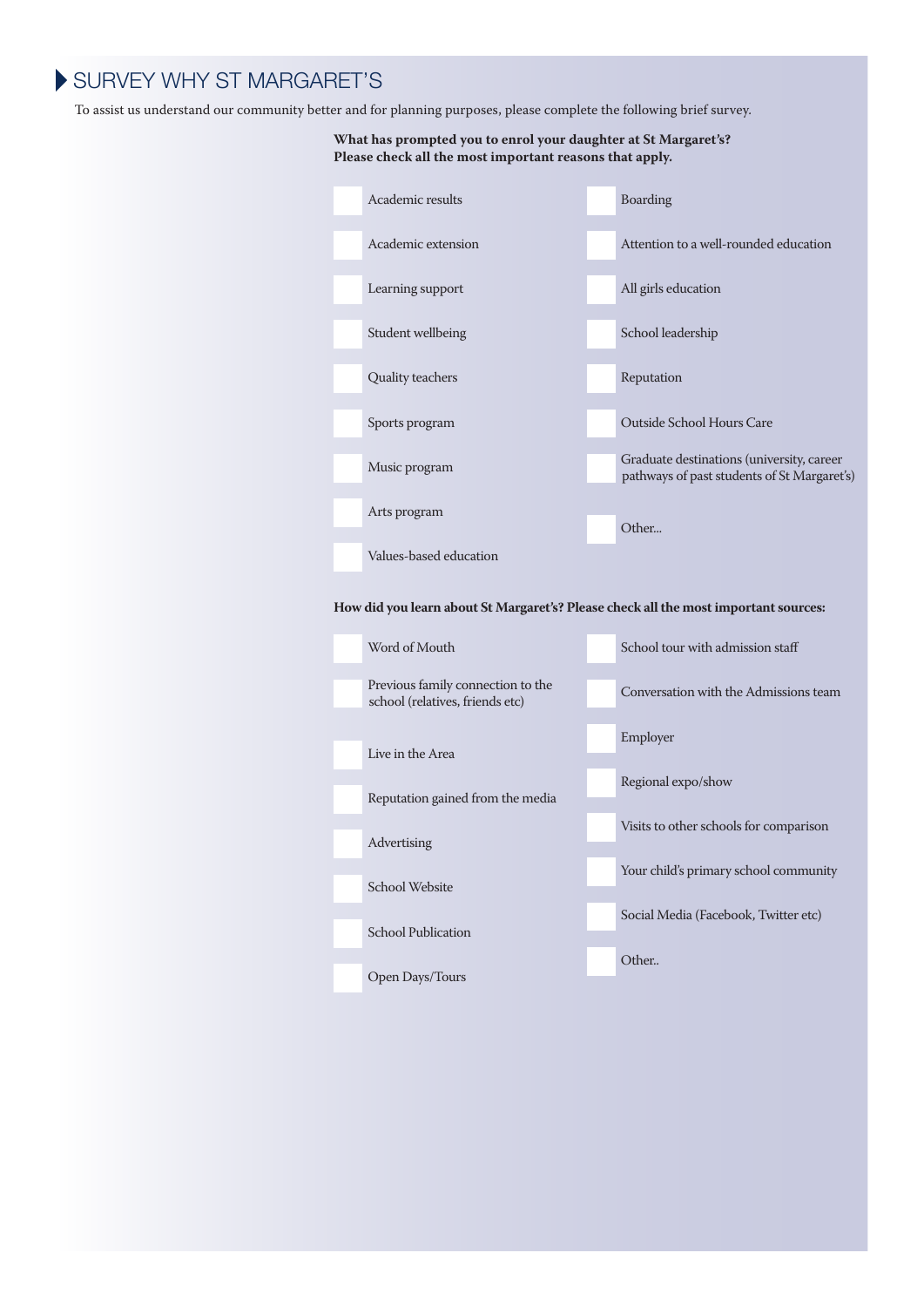| PAYMENT METHOD                      |                                                                                                                                                                                                                                                                                                                                                                                                                                                                                                                                                                                                                | Upon application, a non-refundable Application Fee of \$250 is required                                                                                                                                                                                                                                                                           |      |           |  |      |                                                                                     |  |
|-------------------------------------|----------------------------------------------------------------------------------------------------------------------------------------------------------------------------------------------------------------------------------------------------------------------------------------------------------------------------------------------------------------------------------------------------------------------------------------------------------------------------------------------------------------------------------------------------------------------------------------------------------------|---------------------------------------------------------------------------------------------------------------------------------------------------------------------------------------------------------------------------------------------------------------------------------------------------------------------------------------------------|------|-----------|--|------|-------------------------------------------------------------------------------------|--|
| Cash                                |                                                                                                                                                                                                                                                                                                                                                                                                                                                                                                                                                                                                                | (Payable to St Margaret's Anglican Girls School)<br>Cheque                                                                                                                                                                                                                                                                                        |      |           |  |      |                                                                                     |  |
|                                     | Credit Card MasterCard                                                                                                                                                                                                                                                                                                                                                                                                                                                                                                                                                                                         | Visa                                                                                                                                                                                                                                                                                                                                              | Amex |           |  |      |                                                                                     |  |
| Card Number                         |                                                                                                                                                                                                                                                                                                                                                                                                                                                                                                                                                                                                                |                                                                                                                                                                                                                                                                                                                                                   |      |           |  |      | Expiry                                                                              |  |
| Amount \$250                        |                                                                                                                                                                                                                                                                                                                                                                                                                                                                                                                                                                                                                |                                                                                                                                                                                                                                                                                                                                                   |      |           |  |      |                                                                                     |  |
| Cardholder's Name                   |                                                                                                                                                                                                                                                                                                                                                                                                                                                                                                                                                                                                                |                                                                                                                                                                                                                                                                                                                                                   |      | Signature |  |      |                                                                                     |  |
| Direct Deposit/Telegraphic Transfer |                                                                                                                                                                                                                                                                                                                                                                                                                                                                                                                                                                                                                |                                                                                                                                                                                                                                                                                                                                                   |      |           |  |      |                                                                                     |  |
| <b>BSB</b>                          | Account St Margaret's Anglican Girls School<br>Bank National Australia Bank<br>Branch Capital Office<br>084 004<br>Account No 16 367 0842                                                                                                                                                                                                                                                                                                                                                                                                                                                                      |                                                                                                                                                                                                                                                                                                                                                   |      |           |  |      |                                                                                     |  |
| DECLARATION<br>1.<br>2.             | We, the Parent/s or Guardian/s declare as follows:<br>We agree that the above information is accurate and true at time of application.<br>We understand that this form is an application for admission only and does not confirm<br>a place at the school.<br>3. We acknowledge there is a non-refundable Application Fee to cover administrative costs.<br>4. We consent to the collection, use, disclosure and retention of personal information about us and<br>the Student from time to time in accordance with the school's Privacy Policy, a copy of which<br>can be obtained from the school's website. |                                                                                                                                                                                                                                                                                                                                                   |      |           |  |      |                                                                                     |  |
| Signature of Parent/Guardian 1      |                                                                                                                                                                                                                                                                                                                                                                                                                                                                                                                                                                                                                |                                                                                                                                                                                                                                                                                                                                                   |      |           |  | Date |                                                                                     |  |
| Signature of Parent/Guardian 2      |                                                                                                                                                                                                                                                                                                                                                                                                                                                                                                                                                                                                                |                                                                                                                                                                                                                                                                                                                                                   |      |           |  | Date |                                                                                     |  |
| APPLICATION CHECKLIST               |                                                                                                                                                                                                                                                                                                                                                                                                                                                                                                                                                                                                                |                                                                                                                                                                                                                                                                                                                                                   |      |           |  |      |                                                                                     |  |
|                                     |                                                                                                                                                                                                                                                                                                                                                                                                                                                                                                                                                                                                                | Payment of \$250 Application Fee<br>Copy of birth certificate<br>Copy of passport plus residency visa or citizenship papers if applicable<br>Copy of court order or parenting plan if applicable<br>If applying for a position at the school within the next three years,<br>please include the latest NAPLAN reports and past two school reports |      |           |  |      | Completed Application for Admission with signatures of both Parent/Guardian 1 and 2 |  |
| Mailing Address and Contact Details | 11 Petrie Street<br>Ascot QLD 4007<br>Ph: +61 7 3862 0777                                                                                                                                                                                                                                                                                                                                                                                                                                                                                                                                                      | St Margaret's Anglican Girls School<br>Email: admissions@stmargarets.qld.edu.au                                                                                                                                                                                                                                                                   |      |           |  |      |                                                                                     |  |